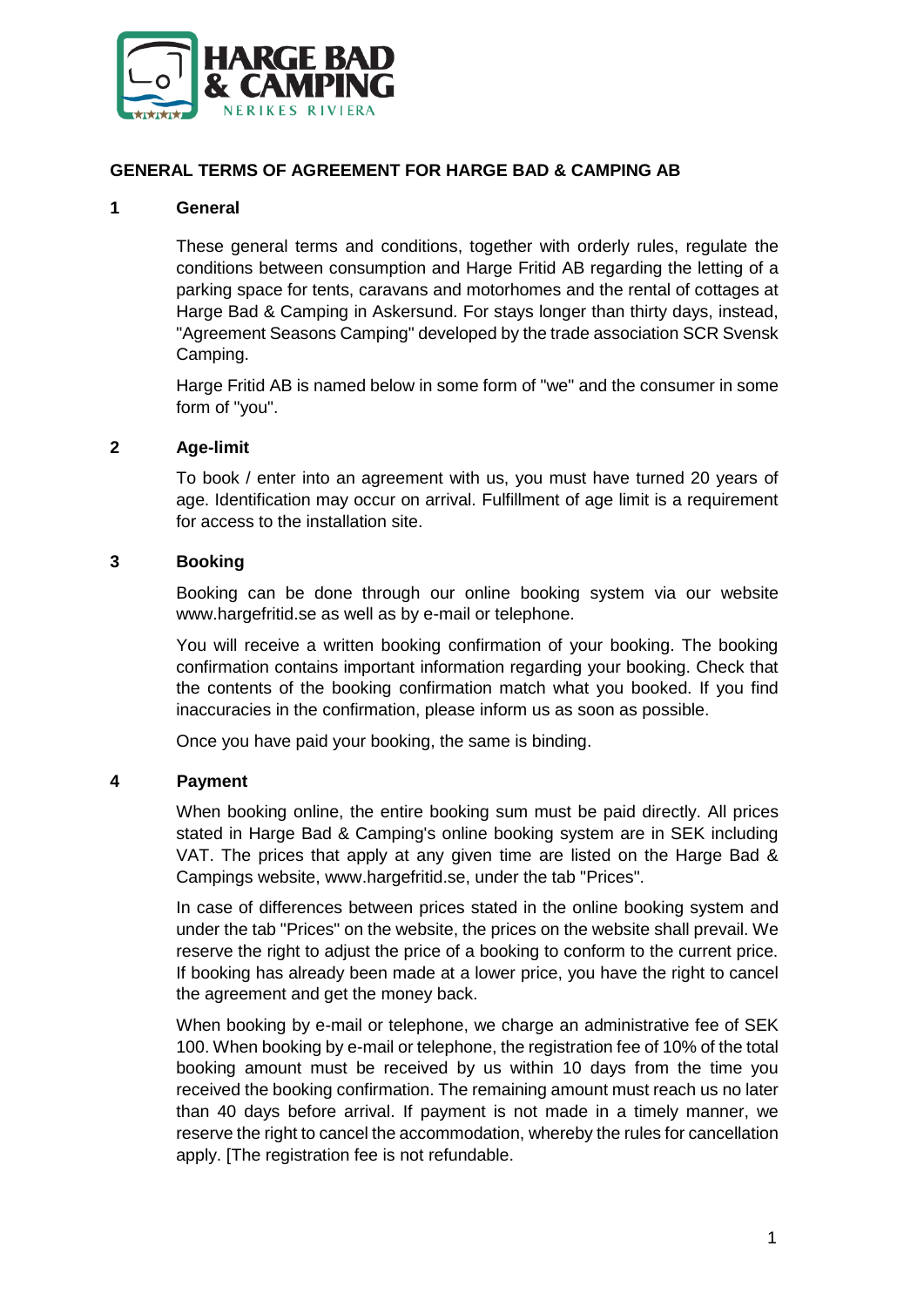

We accept payment via Visa, Mastercard, Maestro and Electron. We do not apply any additional fees when you pay by card. All card data is securely handled by our payment exchange, which is certified according to PCI-DSS.

## **5 Change and transfer of booking**

Change of arrival and departure can be made up to 7 days before arrival and only as far as possible with us. Any change to the original booking that is less than 7 days prior to arrival is considered a cancellation, with the rules for cancellation being valid instead.

## **6 Cancellation**

Cancellations can only be made by phone or e-mail. For cancellation the following conditions apply. Separate rules apply if you have cancellation insurance (see below).

- If cancellation is made 40 days or earlier before arrival, you must pay 10% of the total value of the booking.
- If cancellation is made 39 8 days before arrival, you must pay 25% of the total value of the booking.
- Cancellations 7 2 days prior to arrival, you must pay 75% of the total value of the booking.
- If cancelled later than 48 hours before arrival, or if you cancel your current stay, no refund is made and we have the right to charge for any agreed amount that has not been paid.

## **Cancellation**

At the time of booking you can purchase a cancellation insurance that applies in combination with the following conditions. The cancellation insurance costs SEK 199.

The cancellation insurance means that you can cancel until the agreed arrival date. However, cancellation must occur as soon as you know that you will not be able to complete the agreement due to any of the events below. The cancellation insurance also gives you the right to cancel the current stay and recover the amount corresponding to the part of the stay you have not been able to use if any of the points below occur.

Valid reasons for using the cancellation insurance are:

1. in the case of death, illness or accident of a serious nature that has affected yourself, spouse, cohabiting, your parents, children, siblings or fellow travelers,

2. that there is any other serious event outside your control, e.g. extensive fire or flood in your home, which means that it is not reasonable to request that you stick to your booking,

3. When summoning the Defense Forces or the Civil Defense

4. If you are unable to complete your booking due to unemployment or new employment.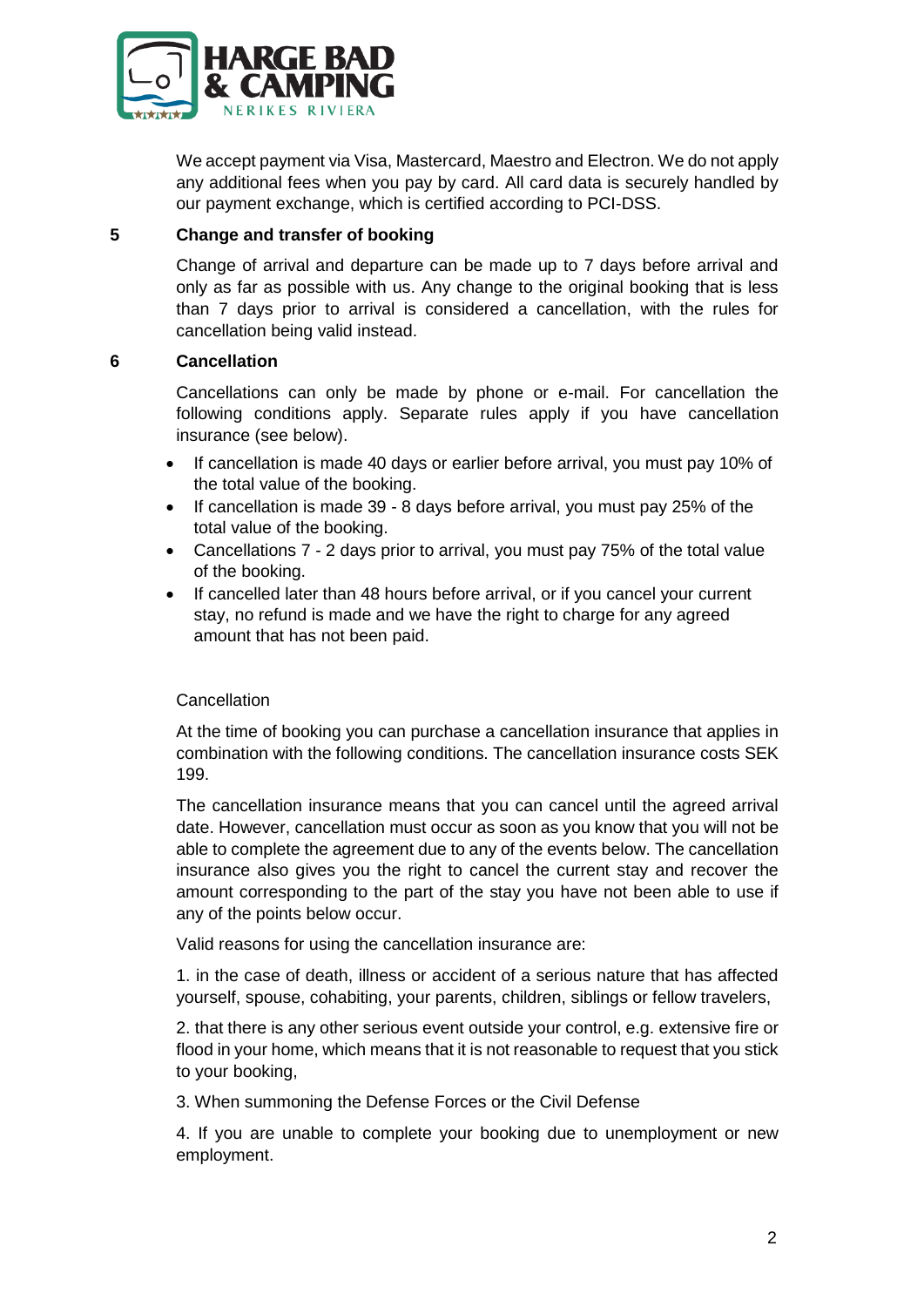

Your impediment must be substantiated by relevant certificates, from e.g. doctor or insurance company. The certificate must be received by us no later than 30 days after the cancellation date.

In case of cancellation, costs for cancellation insurance, change and booking fees are not refunded.

## **7 Arrival / Departure**

On the day of arrival, you will have access to the campsite / cottage at 3 pm. Check-out cottages must be done no later than 12 am on the day of departure and 2 pm for campsite.

In the event that is beyond our control, we reserve the right to move you to equivalent accommodation.

#### **8 Cancelled stay**

If, for any reason, you must / wish to cancel your stay in advance, no refund will be made.

#### **9 Your rights**

We reserve the right to move to equivalent accommodation. If we cannot offer you an equivalent accommodation, you have the right to terminate the agreement or get a price reduction.

In the event of our breach of contract, serious disruption or if the service otherwise deviates from information we have provided or what you have reasonably expected, you have the right to demand remedial action, price reduction or cancellation. Breach of contract or other deficiency in the service due to reasons beyond our control do not entitle to any compensation under this agreement, see further under section "Our limitation of liability" below.

## **10 Your obligations**

During the stay at the campsite, prescriptions drawn up by the Swedish Consumer Agency and the SCR Svensk Camping Association apply, see Appendix 1.

Violation of the regulations of the campsite, or breach of the agreement in general, may lead to the agreement being terminated with immediate effect.

## **11 Our limitation of liability**

In case the stay cannot be carried out due to an obstacle outside our control and which we reasonably could not have expected to have when the agreement was entered into and whose consequences we could not reasonably have avoided or overcome, we are free from liability for damages or other penalties. The same applies if the shortage is due to a subcontractor to us.

## **12 Complaints**

Complaints must be made in writing in order for sanctions to be enforced.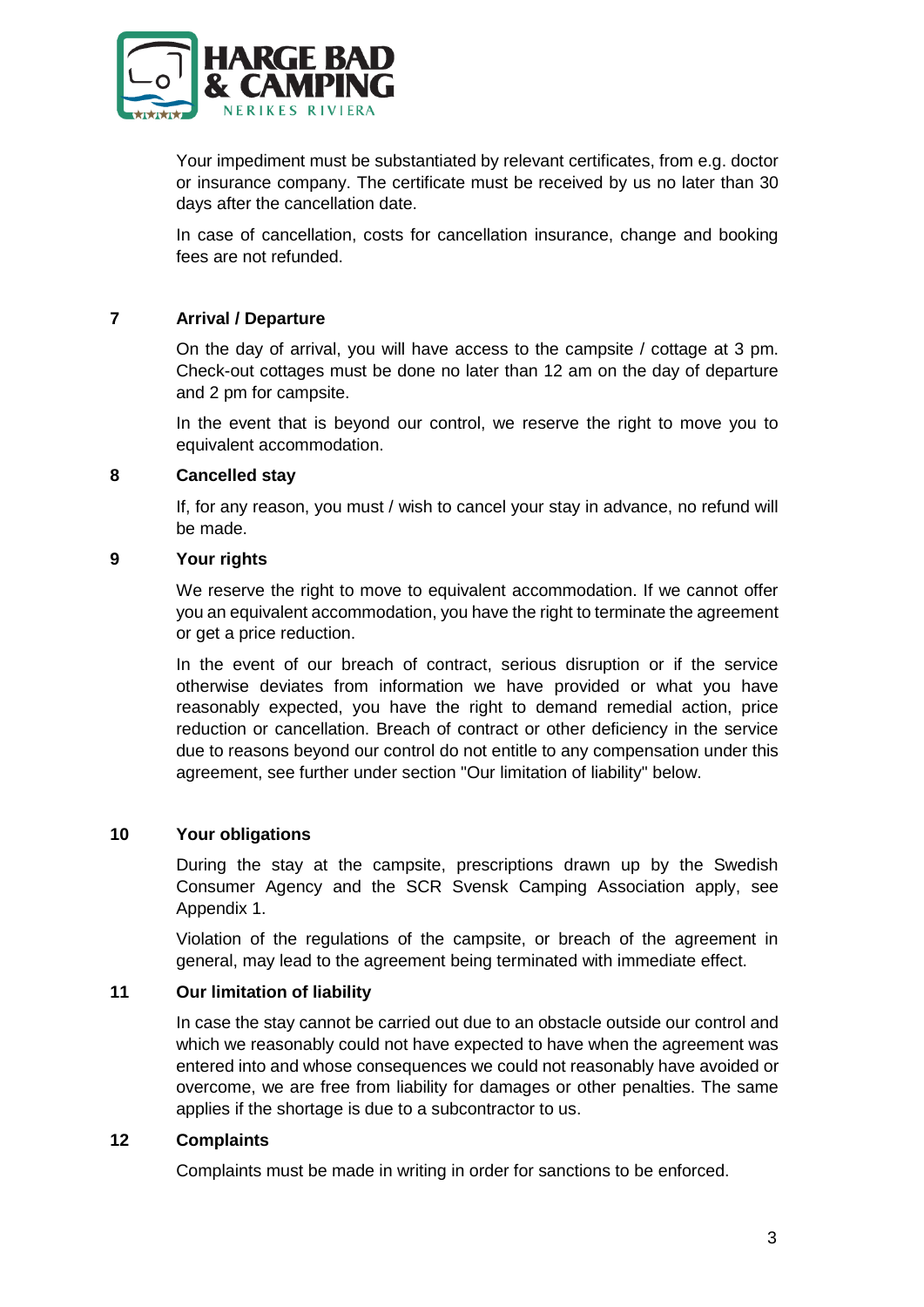

## **13 Return Policy**

The right of withdrawal according to law (2005: 59) on distance contracts and agreements outside business premises is the exception to agreements on accommodation, accommodation or leisure activity and thus you cannot regret an agreement for renting a parking space for tents, caravans and motorhomes with the support of said law.

#### **14 Dispute**

If we cannot agree on a question concerning this agreement, you can turn to the Public Advisory Board ("ARN"). We will follow ARN's recommendation.

Address to ARN

General Complaints Board

Box 174

101 23 Stockholm

www.arn.se

You are also free to have the dispute reviewed by a public court.

## **15 Data Processing**

When you book a stay with us, you agree that, in accordance with applicable law. we process the personal information you provide to us.

We collect, store and process your information in order to carry out and administer your booking and for future requirements and to provide you with our service. The treatment is necessary to fulfill the conclusion of this agreement and to subsequently fulfill the agreement.

We may store information about your title, your name, your gender, your e-mail address, postal address, delivery address (if other than the postal address), your phone number and mobile number.

We will use the information you give us to handle your booking and to provide you with the service and information we offer on our website and as you wish. Provided that you have given your consent, we may also use your personal data for marketing our business.

We will store your personal information for a period of 3 years from the time the agreement is completed.

You have the right to receive, once a year, free of charge, after written request, which information has been registered, information on how these are used. where the data has been collected and to receive information about any recipients to whom the information has been submitted. You also have the right to request rectification or deletion of personal data or limitation of treatment that concerns you. You can also object to the processing of your personal data as well as make any complaints regarding the personal data processing to the Data Inspectorate.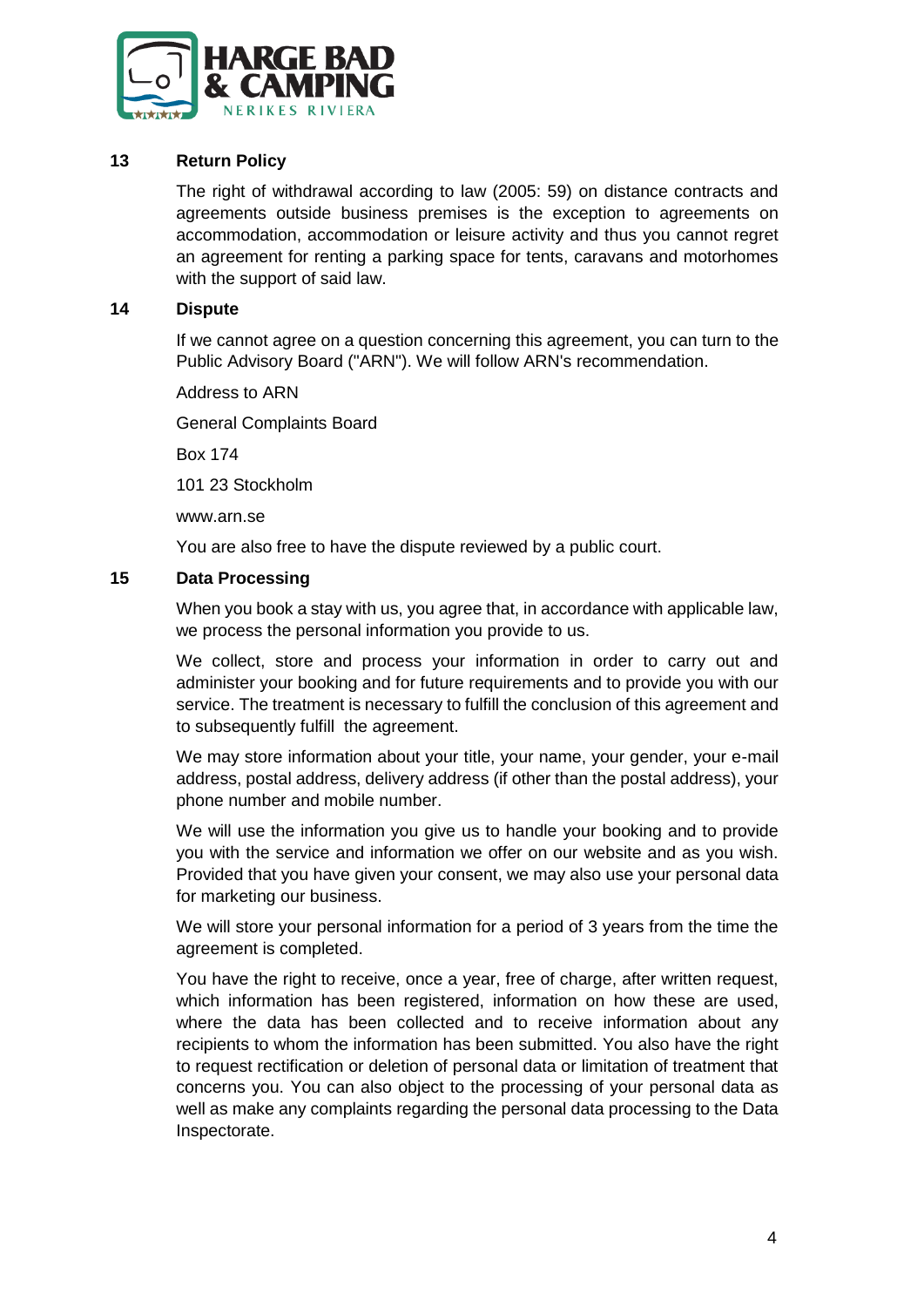

## **16 Contact**

Harge Fritid AB is your contracting party and also the personal data controller. You reach the company

Address:

Harge Fritid AB

Hargebadsvägen 89

696 94 Hammar

Phone:

0583 - 77 01 23